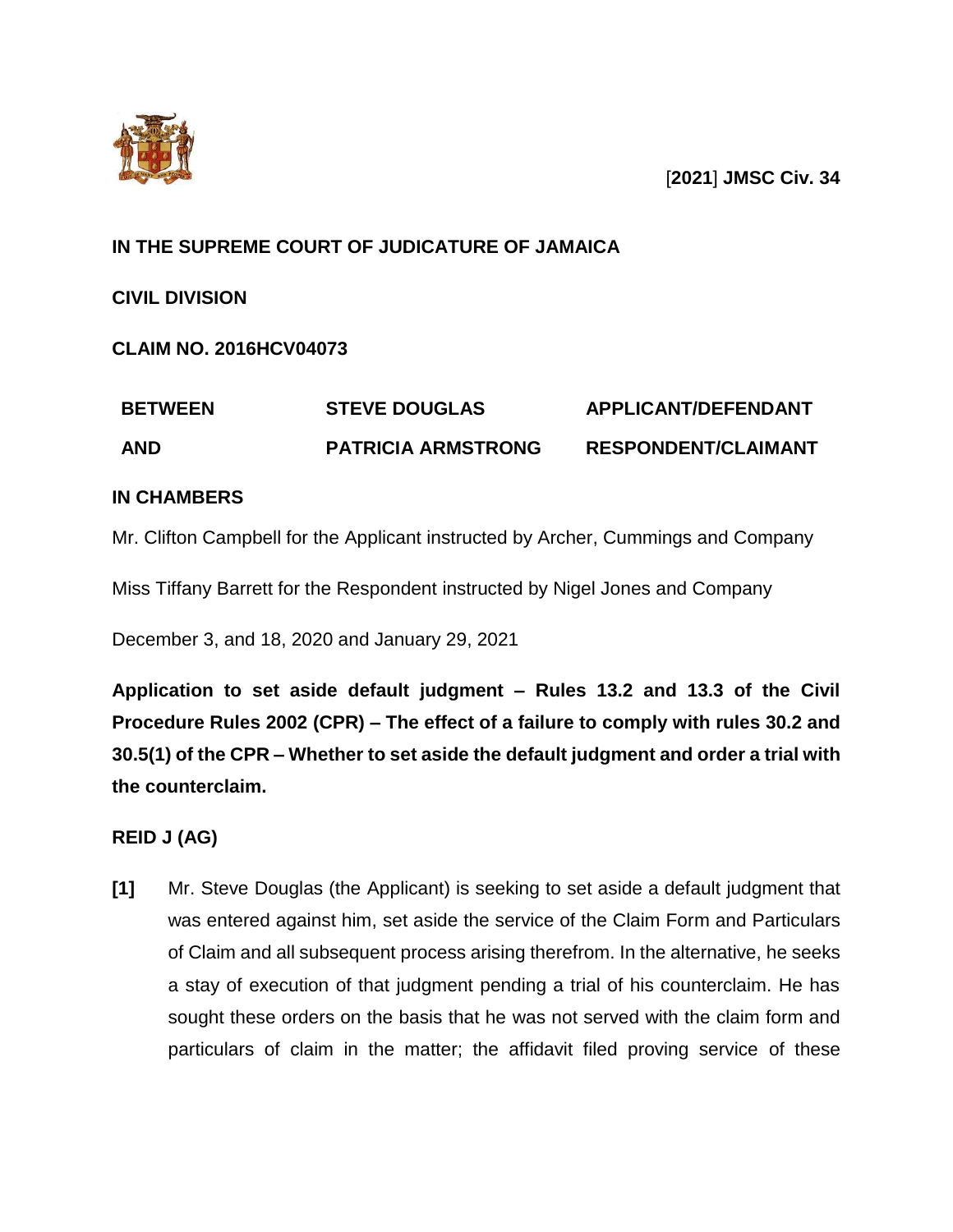documents was defective; and that he has a good arguable defence with a realistic prospect of success.

## **Background**

- **[2]** Miss Patricia Douglas (the Respondent) alleges in the affidavit of service of Mr Hubert Jones, filed on March 13, 2017, that the following documents (filed September 28, 2016) was served on the Applicant at his business place on November 2, 2016: a sealed copy of the claim form with prescribed notes for Defendants, acknowledgment of service of claim form, defence, application to pay by instalments and a particulars of claim.
- **[3]** On November 22, 2016, judgment in default of acknowledgment of service was entered against the Applicant as follows:
	- 1. The total sum of \$1,799,432.85, in addition to \$12,000.00 inclusive of attorneys fixed costs on the issue, attorney's fixed costs to enter judgment, and court fees on claim form, to be paid forthwith, in full, as per particulars set out in the request for default judgment.
	- 2. Interest at a rate of 6% per annum on \$1,799,432.85 and 6% per annum on \$12,000.00 from the date of judgment to payment.
- **[4]** The Applicant , thereafter, filed an application on October 3, 2017 in which he sought the following orders:
	- 1. There be a stay of execution of the default judgment herein.
	- 2. Service of the claim form and the Particulars of Claim on the Defendant and all subsequent process herein be set aside; and/or alternately
	- 3. The default judgment entered herein on the 22<sup>nd</sup> day of November, 2016 be set aside.
	- 4. The Defendant be granted leave to file his defence within 14 days of the date hereof.
	- 5. Such other and/or further relief as this Honourable court deems fit.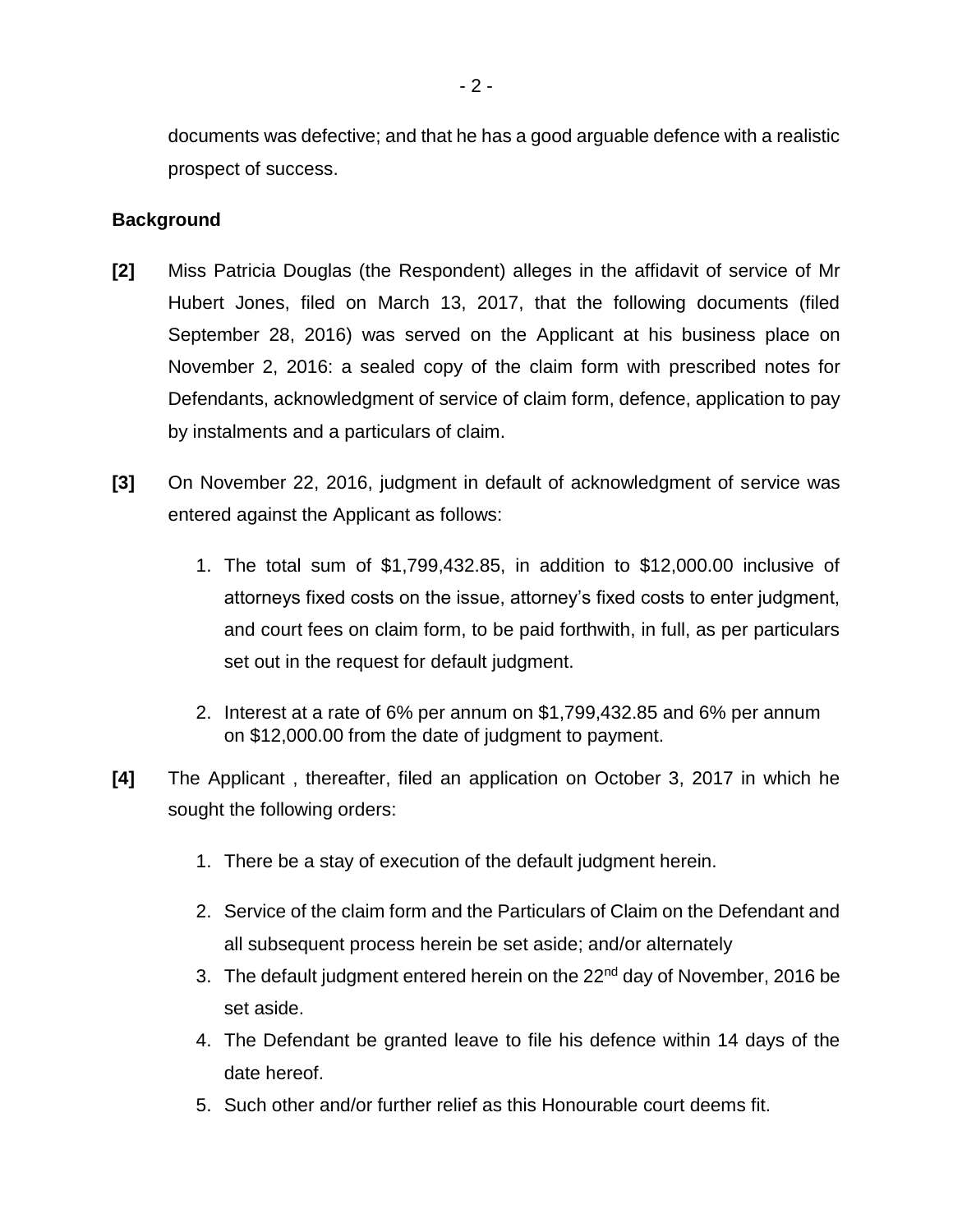- **[5]** The grounds on which the Applicant is seeking the orders are as follows:
	- a) The Applicant was never served with the Claim form nor the Particulars of Claim herein.
	- b) The Applicant was not given any opportunity to be heard by the Court on his defence.
	- c) The Applicant has a good and arguable defence with a realistic prospect of success.
- **[6]** The Applicant in his defence has set up a counter-claim, and further argues that there should be a set off of US\$14,000.00 which is owed to him by the Respondent.

#### **Affidavit of service and evidence of Mr. Hubert Jones**

- **[7]** Mr. Hubert Jones, a process server, deponed to an affidavit of service. He also testified to the contents of his affidavit and was extensively cross-examined by counsel for the Applicant, Mr. Clifton Campbell.
- **[8]** Mr Jones stated that he had been given two addresses at which he could locate the Applicant: a business place at Shop # 13, 98 Molynes Road, Kingston; and a residence in Meadowbrook Estate. He stated that he had visited the residence at Meadowbrook Estate on several occasions, but the Applicant was never present and it was always locked up. He said that he had also visited the business place at Molynes Road on several occasions, and it had always been closed until November 2, 2016, when he personally served the Applicant with the following documents that had been filed on September 28, 2016: claim form with prescribed notes for Defendants, acknowledgment of service of claim form, defence, application to pay by instalments and the particulars of claim. Although, Mr Jones could not recall the dates of his several visits to the two locations, he could recall the date when he had served the claim form and the supporting documents on the applicant.
- **[9]** Mr Jones did not know the Applicant before. When he had visited Shop #13, 98 Molynes Road on November 2, 2016, the Applicant was the only person inside the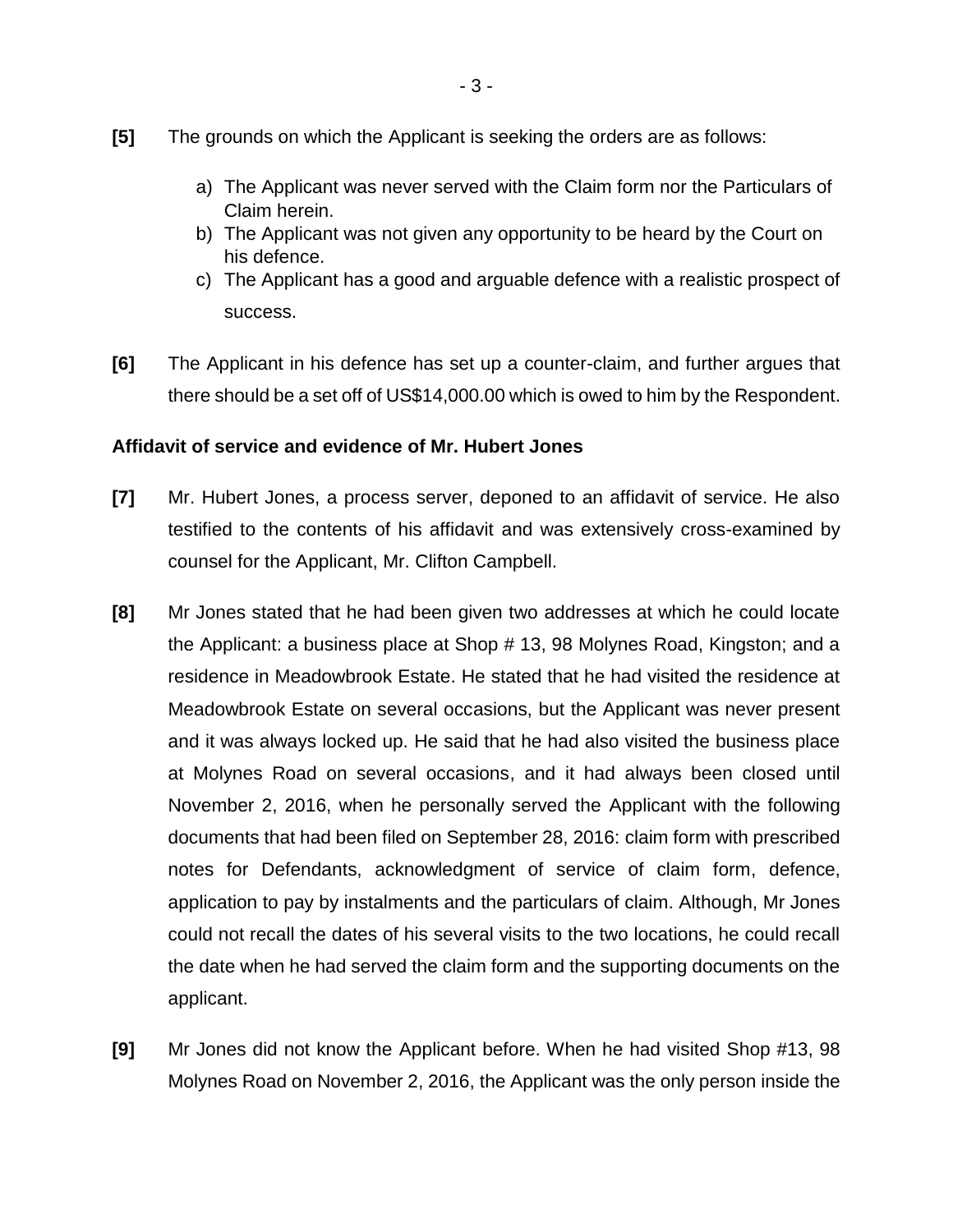shop at the time. Mr. Jones spoke to the Applicant and asked him for "Steve Douglas", and he (the Applicant) told him that he was Steve Douglas.

- **[10]** Counsel for the Applicant, Mr. Clifton Campbell, suggested to Mr. Jones that he did not serve the Applicant with the claim form and supporting documents. Mr Jones resisted this suggestion, and indicated that he had told the Applicant, after giving him these documents, that he should take it to his lawyer. Mr. Jones said that he did not serve the Applicant with a judgment thereafter, but he had executed an order of seizure and sale upon him, about one year later. He denied that the first time he spoke to the Applicant was when he was executing the order for seizure and sale. He said that when he went back to execute the order for seizure and sale the Applicant was once again alone in the shop.
- **[11]** Mr. Jones was questioned as to the particular reason he could remember all that had transpired with regard to the service of the documents on the Applicant. His response was that sometimes when a document was not served, he would make pencil jottings of non-service on the letter heads of the documents to be served, but once he had served the document, he would then dispose of these jottings. Thereafter, he would complete an affidavit of service. Despite counsel's suggestions, Mr. Jones maintained his version of the events that had transpired when he visited Shop #13, 98 Molynes Road, and served the Applicant, firstly, with the claim form and its supporting documents, and secondly, with the order for seizure and sale. He said he served about five documents or less, each week, all over the island, and if it became necessary, he would recall matters relating to the service of a specific document. He said he recalled everything that happened in relation to the service of the documents on November 2, 2016.

#### **The Applicant's affidavits and evidence**

**[12]** The Applicant filed two affidavits: the first, sworn to on September 28, 2017 and filed on October 03, 2017; and the second, sworn to on October 2, 2018 and filed on October 3, 2018. He stated that he is the owner of Shop #13, 98 Molynes Road.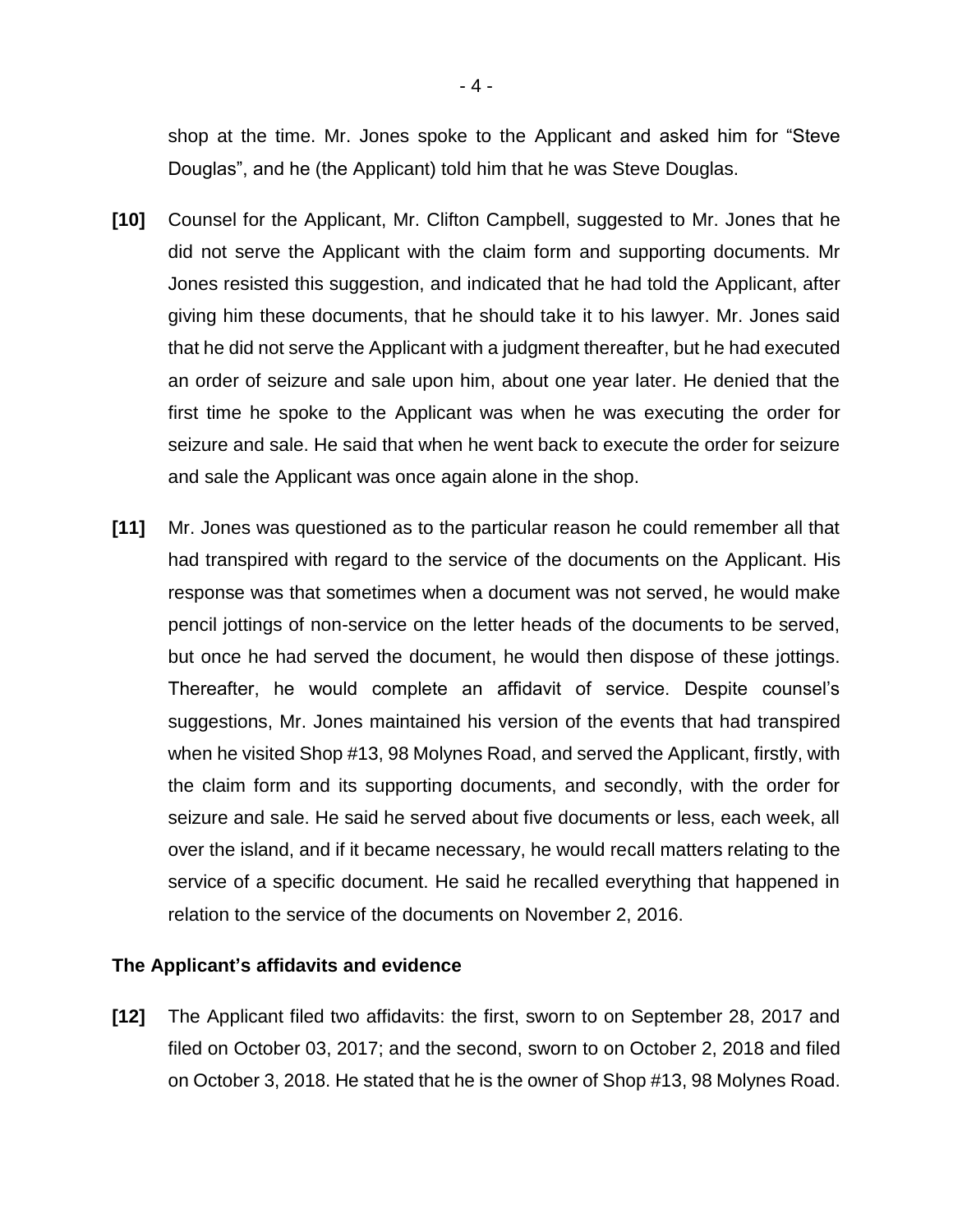The current opening hours are 10:00 a.m. to 4:00 p.m, however, in 2016, the opening hours were 10:00 a.m. to 5:00 p.m. The Applicant stated that he would be at Shop #13 from 10:00 am to 4:00 pm. He, however, admitted that there were times when he remained at the shop until after 5:00 pm, and he would be the person who would sometimes close the shop for the day.

- **[13]** Although he could not account for his whereabouts on November 2, 2016 at 5:45 p.m, he denied that on that specific date and time, Mr. Jones handed him the claim form and other supporting documents at his shop. He denied identifying himself to Mr. Jones before he was handed the relevant documents. He agreed that he had said in his affidavit that he would pick up his wife at 5:00 p.m. on Wednesdays. However, he also agreed that some days, he would be late to pick up his wife, and some days he would be early.
- **[14]** He insisted that on August 29, 2017, he did not receive a document marked "Interlocutory Judgment in Default of Acknowledgment of Service". When it was put to him that he had said otherwise in his affidavit, he pointed out that he had received a judgment and not a claim. He added that Mr. Jones did not give him the judgment on August 29, 2017. When asked who gave him the judgment, he responded that he could not recall. He, however, admitted that Mr. Jones did visit his premises.
- **[15]** The Applicant stated that the only time Mr. Jones advised him to get an attorneyat-law, was when he served him with the judgment. He strenuously refuted a suggestion that the reason he was denying service of the claim form along with its supporting documents was because he realised that the Respondent had entered judgment against him.
- **[16]** The Applicant said that he had two female sales representatives in 2016, and on the date Mr. Jones said he served him with the documents. He was asked to describe what happened when Mr. Jones came to execute the order of seizure and sale. He said that he was in the parking lot, just getting out of his car, and was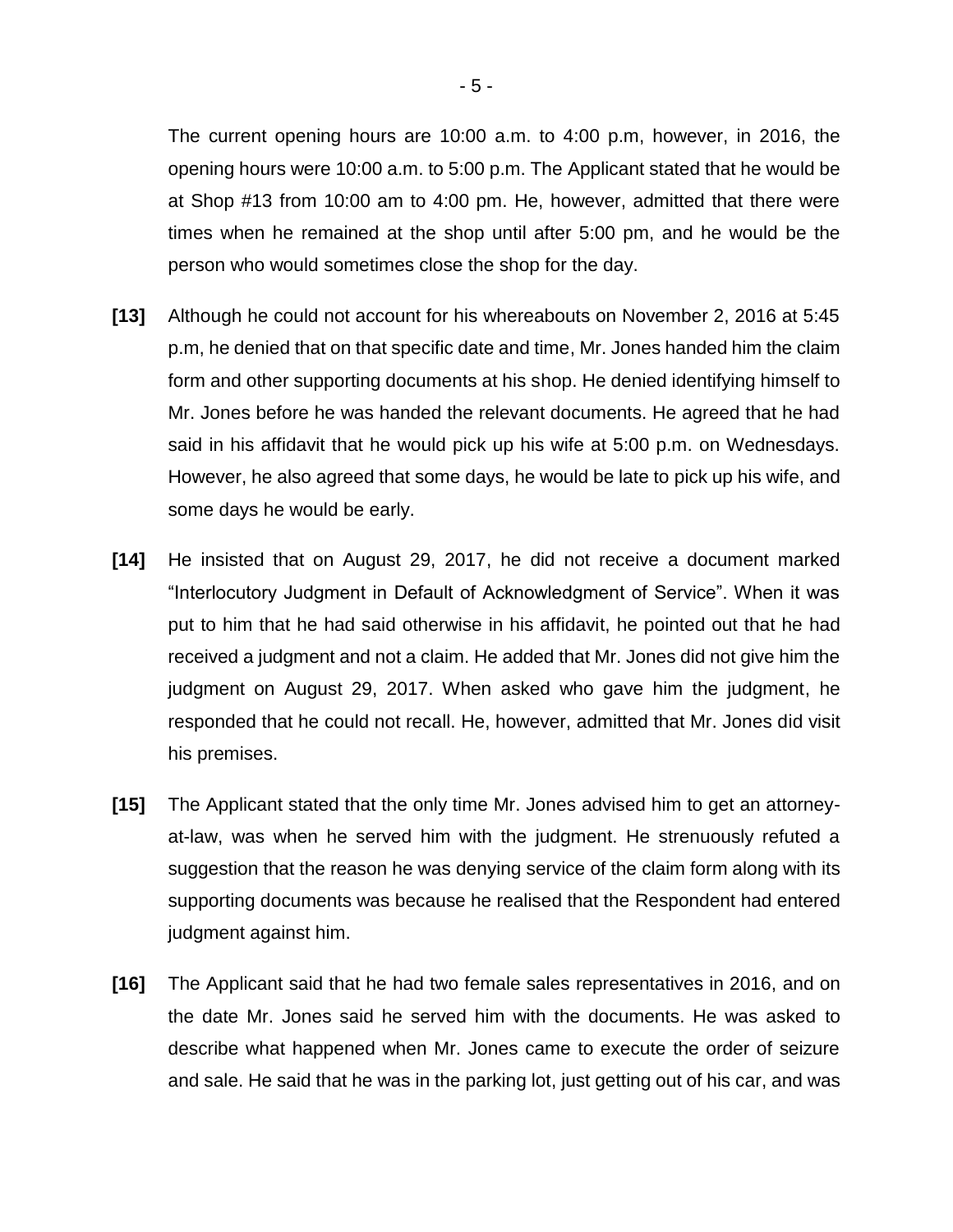approaching his store. Mr Jones walked up to him, in the company of an unauthorised police officer, and said to him "If you open the door I'm going to lock you up because we own dis now". He had a short conversation with Mr. Jones, after which, Mr Jones then executed the documents on him. He then called his attorney-at-law.

**[17]** The Applicant admitted that the first time he was contacting his attorney-at-law about this case was when Mr. Jones came to him and showed him the order for seizure and sale. He agreed that his affidavit in this matter was filed on October 3, 2017 and the order of seizure and sale was filed on November 10, 2017 and signed December 5, 2017. He responded in the negative when asked whether the first time he was calling his attorney in relation to the matter was on August 29, 2017.

#### **Issues, law and analysis**

- **[18]** Based on the evidence taken and submissions advanced before the Court, there seem to be four issues which arise for my consideration:
	- 1. Whether the affidavit of service is valid having regard to rules 30.2 and 30.5 of the CPR
	- 2. Whether the Applicant was served with the claim form and supporting documents?
	- 3. Whether the default judgment should be set aside pursuant to rule 13.2 of the CPR
	- 4. Should execution of the default judgment be stayed pending the trial of the Applicant's counterclaim?

#### **Validity of the affidavit of service**

**[19]** Counsel for the Applicant argued that the affidavit of service ought not to be admitted into evidence and relied upon by this court, as it failed to conform to rules 30.2 and 30.5(1) of the CPR.

Rule 30.2 is as follows: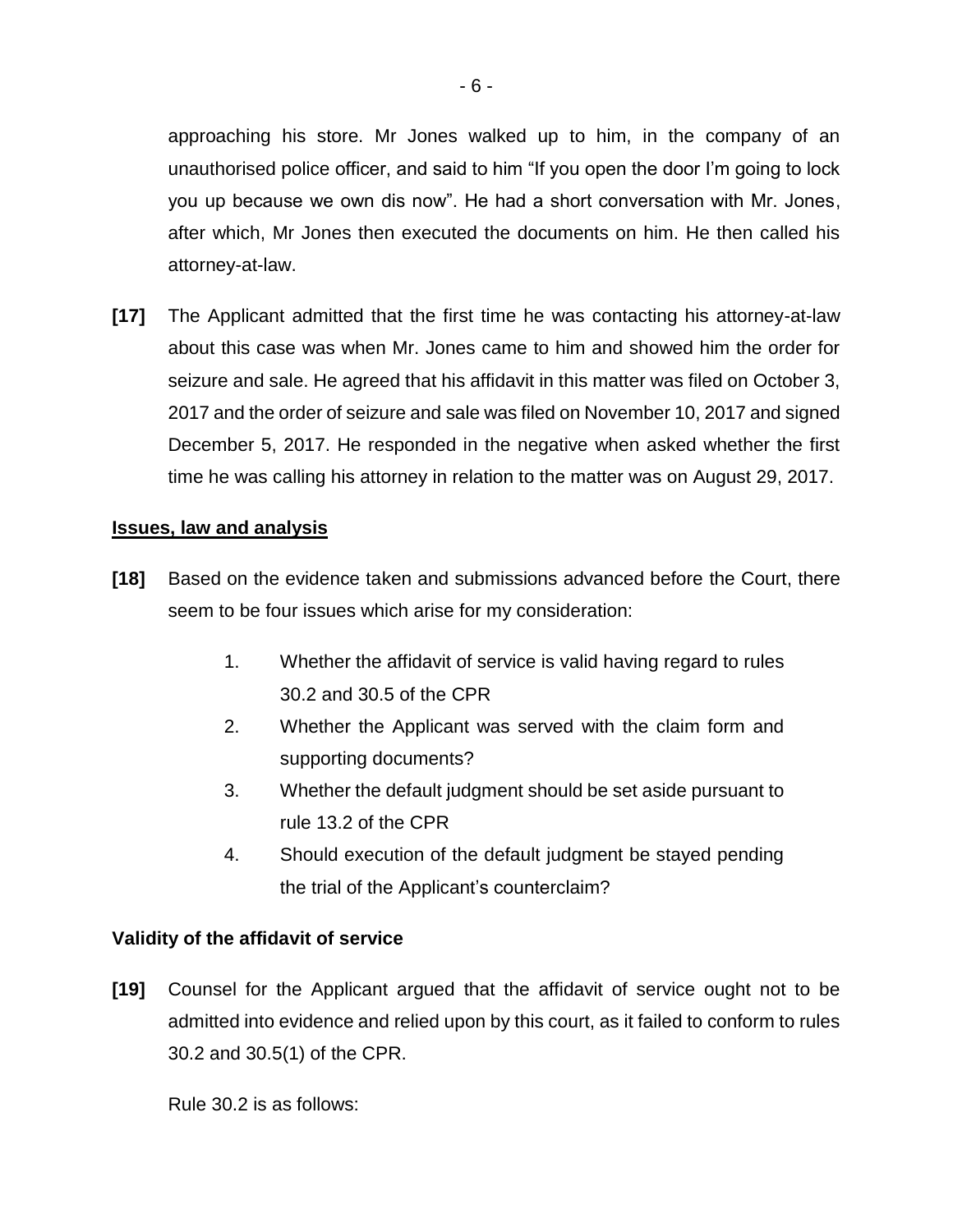*"Every affidavit must -*

- *(a) be headed with the title of the proceedings;*
- *(b) be in the first person and state the name, address and occupation of the deponent and, if more than one, of each of them;*
- *(c) state if any deponent is employed by a party to the proceedings;*
- *(d) be divided into paragraphs numbered consecutively; and*
- *(e) be marked on the top right hand corner of the affidavit with -*
	- *(i) the party on whose behalf it is filed;*
	- *(ii) the initials and surname of the deponent;*
	- *(iii) (where the deponent swears more than one affidavit in any proceedings), the number of the affidavit in relation to the deponent;*
	- *(iv) the identifying reference of each exhibit referred to in the affidavit;*
	- *(v) the date when sworn; and*
	- *(vi) the date when filed."*

Rule 30.5(1) requires any document to be used in conjunction with an affidavit to be exhibited to it.

- **[20]** Counsel also argued that the affidavit of service was filed late, on March 13, 2017, without any explanation. Counsel complained that the name of the Justice of the Peace is barely legible. He relied on **Sandra Moore v Patrick Cawley** (unreported), Supreme Court, Jamaica, Claim No. 2006HCV02776, judgment delivered on July 20, 2007, in support of his contention that given those defects, the Registrar should not have relied on the affidavit to enter judgment against the Applicant. He emphasised that the default judgment ought to be set aside as of right pursuant to rule 13.2 of the CPR.
- **[21]** I have examined the case of **Sandra Moore v Patrick Cawley**, and found that it is distinguishable from the facts before this Court. In **Sandra Moore v Patrick Cawley**, the court determined that the affidavit which was filed in support of the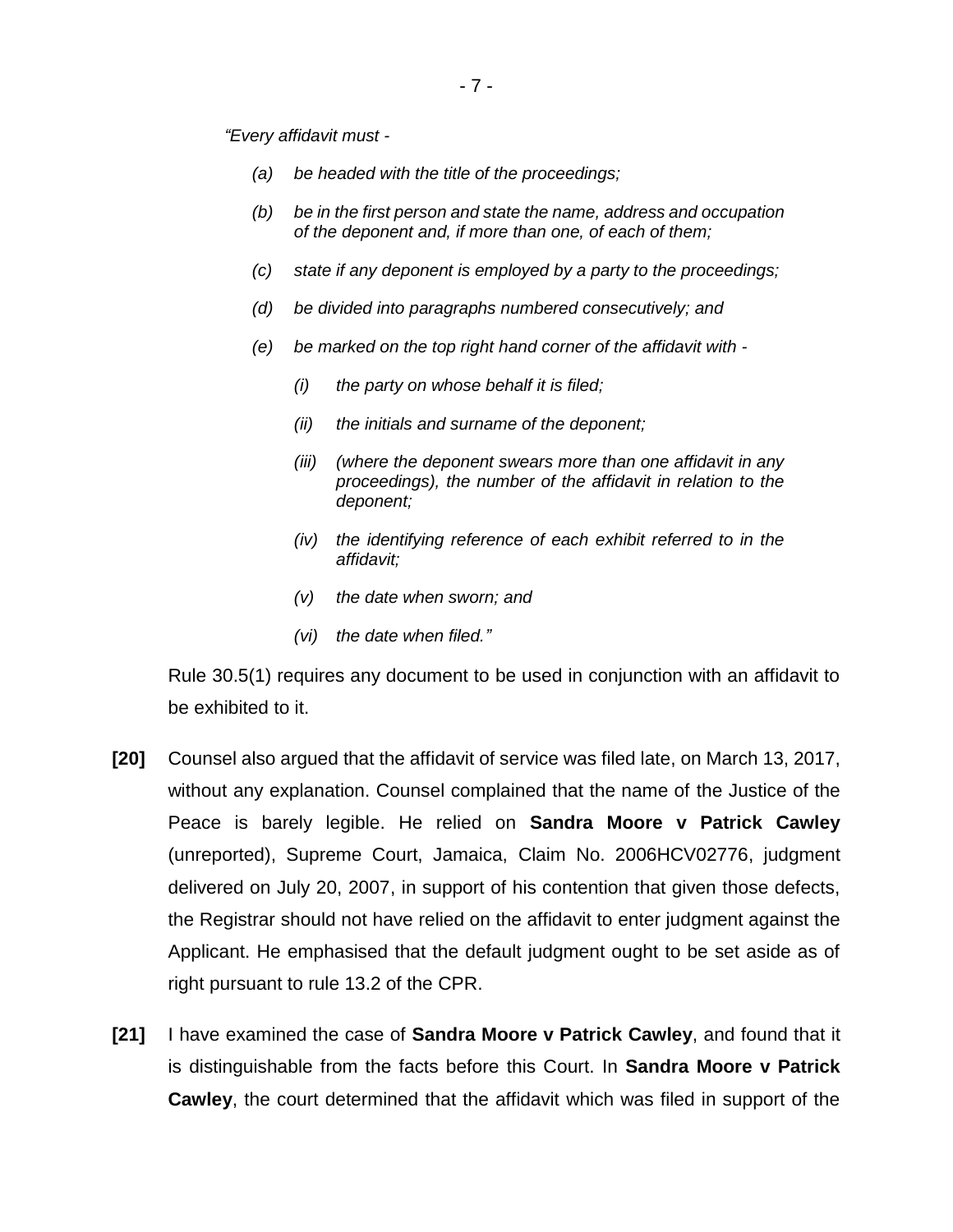application to set aside the judgment only had a signature and a number. The signature was illegible. The name of the person administering the oath was not stated in full as required by the rule. The jurat did not indicate the place, parish or date when the document was prepared. Sykes J (as he then was) found that the document that was filed in support of the application to set aside the judgment, was not an affidavit within the meaning of Part 30, because it did not have a jurat as required by rule 30.4(1).

- **[22]** In the case at bar, the affidavit is properly filled out. The jurat has been completed and the name of the Justice of the Peace "*Gregory Young*" is easily identifiable. I note that an affidavit of service marked "A" was filed with the request for default judgment. It was after the default judgment had been entered that the requisition was made to have the affidavit of service filed. However, the court finds that the affidavit does not comply with the formalities of rule 30.2(e) (i), (ii) and (iv) and rule 30.5(1). Does this make it inadmissible, thereby rendering the default judgment unsafe and liable to be set aside as of right? I do not think so. I believe that although the rules appear mandatory, the court can look at the overriding objective of the CPR (rule 1.1) which stated that the rules "*are [a] new procedural code with the overriding objective of enabling the court to deal with cases justly".*
- **[23]** In **First Global Bank Limited v Orville Spence and Nadine Spence** [2018] JMCC Comm 45, the court considered whether the use of the word "must" in rule 5.13(4) was mandatory. Edwards J (as she then was) at paragraph [31] cited with approval a pronouncement from *In Access to Justice: Interim Report to the Lord Chancellor on the Civil Justice System in England and Wales*, Volume 1, where Lord Woolf, in reference to the Civil Procedure Rules of England and Wales stated that:

*"The new rules will have to be used in a different way; they will have to be read as a whole, not dissected and viewed word by word under a microscope. The new rules were deliberately framed so that the approach of those constructing them can be more purposive and less technical. It is the responsibility of the judiciary to make this system work."*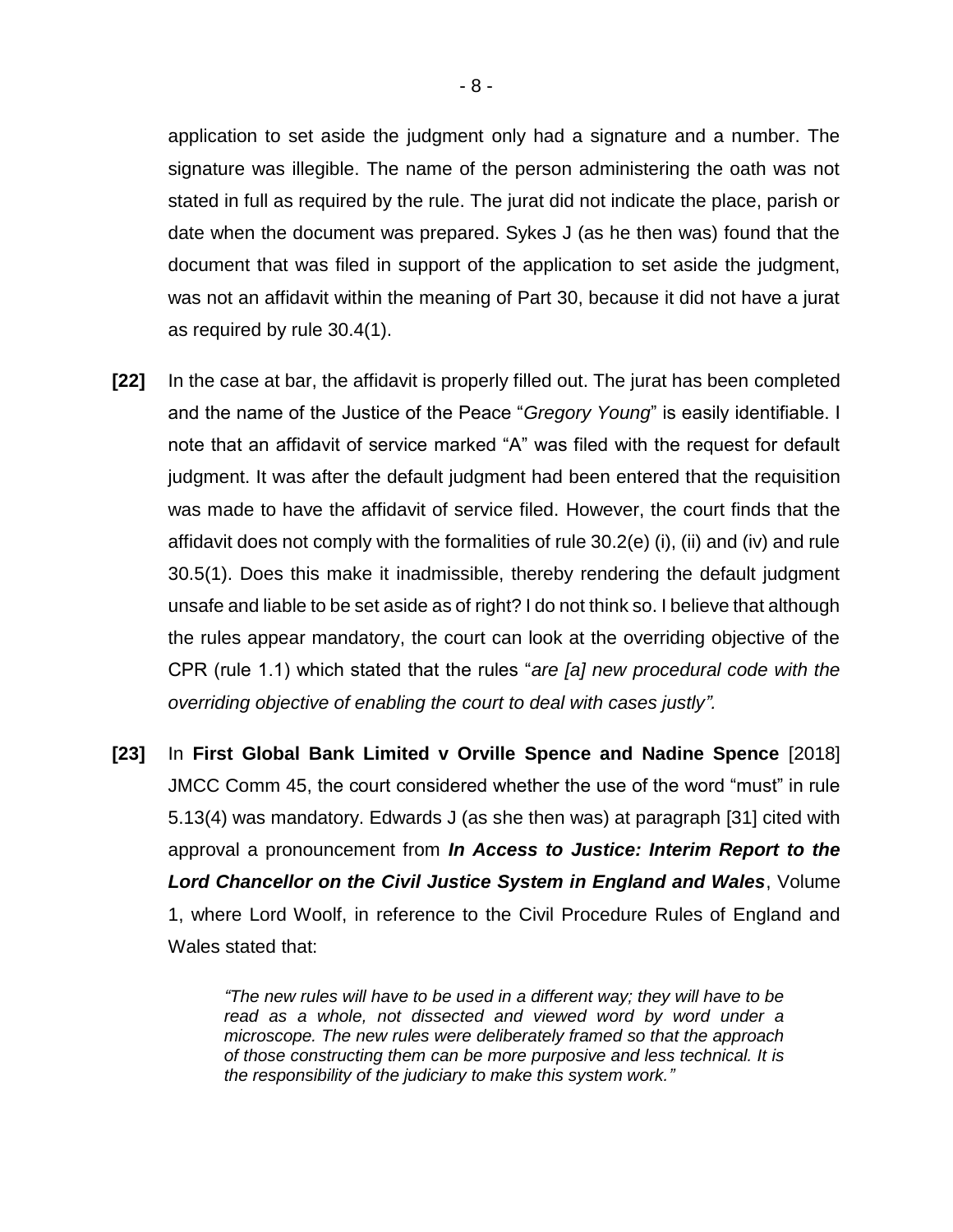Edwards J also relied on Lord Denning in **James Buchanan & Co Ltd. v Babco Forwarding and Shipping (UK) Ltd**. [1977] Q.B. 208 where he opined at page 213 that:

*"[under the purposive method of interpretation the judges] … go by the design or purpose which lies behind it. When they come upon a situation which is to their minds within the spirit - but not the letter - of the legislation, they solve the problem by looking at the design and purpose of the legislature - at the effect which it was sought to achieve."* 

- **[24]** In **Medical and Immuniodiagnostic Laboratory Limited v Dorett O'Meally Johnson** [2010] JMCA Civ 42, the Court of Appeal made some strong remarks relying on **Hannigan v Hannigan and others** [2000] EWCA Civ. 159, in which procedural irregularities had occurred. The court permitted the case to proceed, and directions to be given in spite thereof, pursuant to the overriding objective as outlined in the English Civil Procedure Rules.
- **[25]** "In the **Hannigan** case, the attorneys made numerous errors: they had commenced the claim using the wrong form; the statement of case was not verified by a statement of truth; there was a failure to include the Royal Coat of Arms; the first Defendant was inaccurately stated; one of the main witness statement was signed by the firm, rather than the witness personally, among several other errors. The judge acceded to an application to strike out the action and was extremely critical of the claimant's solicitors, particularly as there had been such a long preparation of judges and practitioners for the introduction of the new rules. His decision was overturned on appeal and the court made some crucial comments, which were so well said and which have general application. In finding that the manner in which the judge had exercised his discretion was seriously flawed, the court found that in his focus on the above matters, the learned judge "*lost sight of the wood from the trees*". The court mentioned that the Civil Procedure Rules were "*drawn to ensure that civil litigation was brought up to a higher degree of efficiency*". However, Lord Justice Brooks at paragraph 36 said the following:

*"But one must not lose sight of the fact that the overriding objective of the new procedural code is to enable the court to deal with cases justly, and*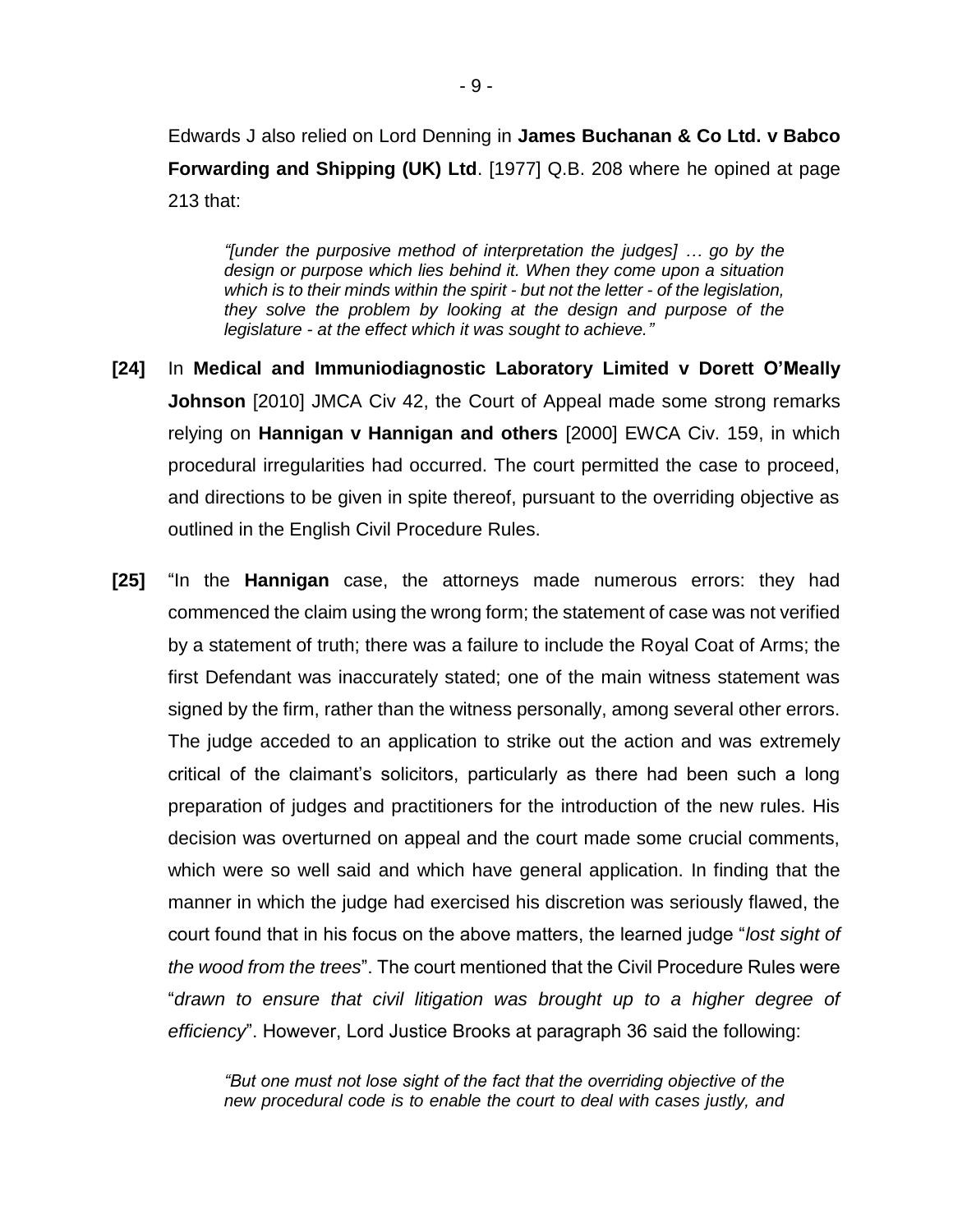*this means the achievement of justice as between the litigants whose dispute it is the court's duty to resolve…. CPR 1.3 provides that the parties are required to help the court to further the overriding objective, and the overriding objective is not furthered by arid squabbles about technicalities such as have disfigured this litigation and eaten into the quite slender resources available to the parties."*

## **[26]** In **Medical and Immuniodiagnostic**, Phillips J.A stated at paragraph 43 that:

*"...The CPR must not be used as an avenue for difficult stances to be taken and a means to increase litigation. Rule 1.2 of our CPR states clearly that the court should when interpreting the rules, seek to give effect to the overriding objective, and rule 1.3 states that it is also the duty of the parties to help the court to further the overriding objective."*

**[27]** Having considered those authorities, I believe that the absence of these markings on the affidavit was not fatal to the document being relied on by the Registrar. The document as it stood (without these markings) would not have negatively impacted the overriding objective. The affidavit, as filed, certainly, on the face of it, provided information indicating service of the claim form and supporting documents that was sufficient to alert the Registrar as to who it related to, and the claim to which it was relevant. No prejudice to the Respondent was occasioned by the admission of the affidavit by the Registrar.

**Whether the Applicant was served with the claim form and its supporting documents and whether the default judgment ought to be set aside pursuant to rule 13.2.** 

- **[28]** Rule 13.2 of the CPR states that:
	- *"(1) The court must set aside a judgment entered under Part 12 if judgment was wrongly entered because –*
		- *(a) in the case of a failure to file an acknowledgment of service, any of the conditions in rule 12.4;*
		- *(b) in the case of judgment for failure to defend, any of the conditions in rule 12.5 was not satisfied; or*
		- *(c) the whole of the claim was satisfied before judgment was entered.*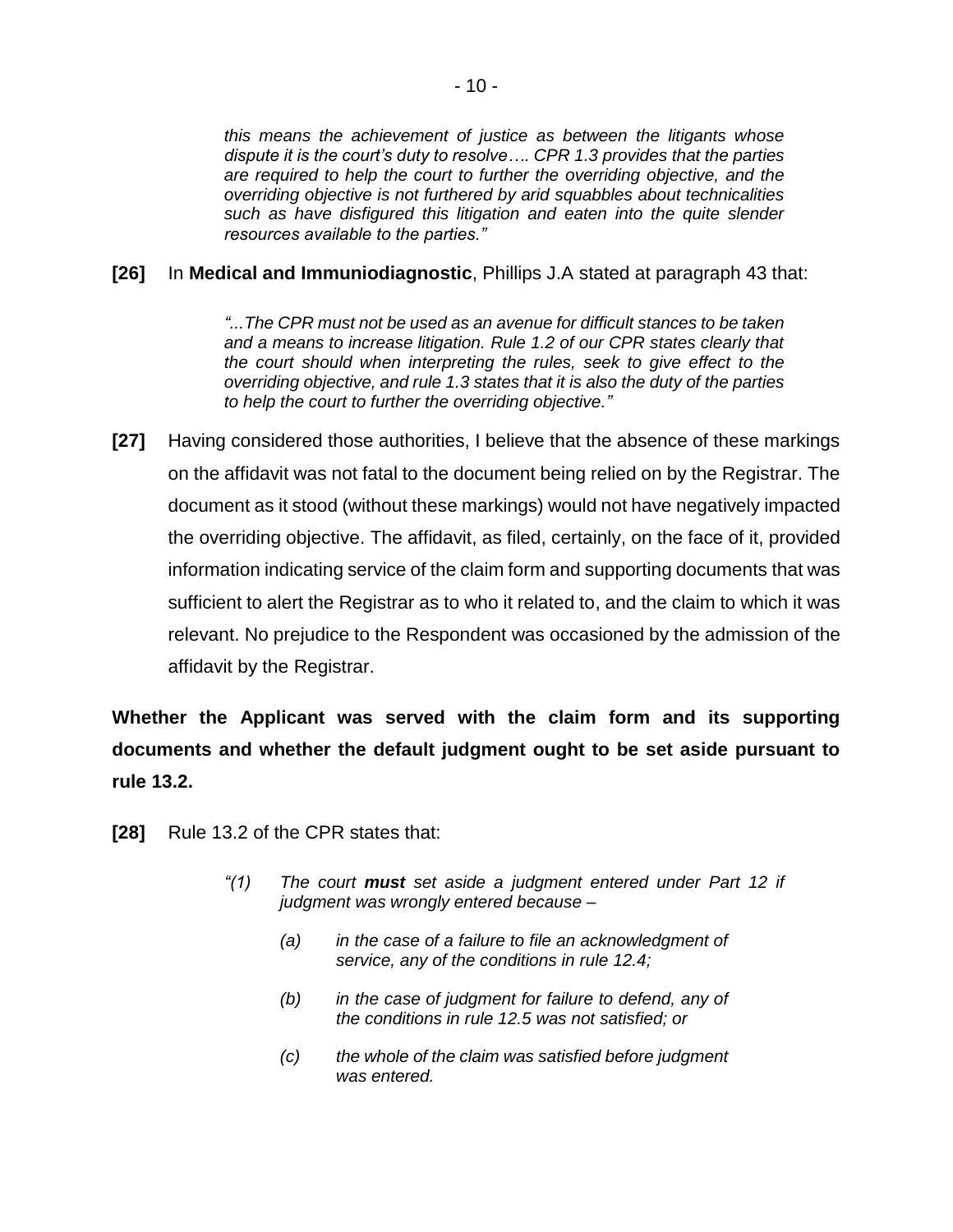#### *(2) The court may set aside judgment under this rule on or without an application." (Emphasis added)*

- **[29]** It is the Applicant's claim that he had not filed an acknowledgment of service because he had not been served with the claim form and its supporting documents. The Applicant challenged the evidence of Mr. Jones, and asked the court to find that he was not a witness of truth. Counsel, Mr Campbell, posited that he found lapses in Mr Jones' memory to be too convenient, as he (Mr. Jones) was able to recall everything in relation to the service of the claim form on the Applicant, but not much in relation to his assertions that he visited the two locations on several other dates but was unable to locate the Applicant.
- **[30]** Counsel for the Respondent, Miss Tiffany Barrett, argued that Mr Jones' evidence should be accepted as he was not shaken in cross-examination, and maintained that he had served the Applicant at his business place with the documents. She pointed out that the Applicant had contradicted himself on critical pieces of evidence, and so ought not to be believed. Relying on **Sasha-Gaye Saunders v Michael Green and others** (unreported), Supreme Court, Jamaica, Claim No 2005 HCV 2868, judgment delivered February 27, 2007, Miss Barrett emphasised that it was the knowledge that judgment had been entered against the Applicant that brought him to court.
- **[31]** This Court, having heard Mr. Jones and having the opportunity to assess his demeanour, found him to be a witness of truth. The court found it remarkable that the Applicant insisted that the first time he was seeing Mr. Jones was when he served him with the order for seizure and sale, and yet, Mr. Jones addressed him as being the person against whom the judgment had been granted. Significantly too, the Applicant contradicted himself when he said that it was after he was served with the order for seizure and sale that he first contacted his lawyer. The evidence revealed that his application was filed on October 3, 2017, while the order for the seizure and sale was filed on November 10, 2017.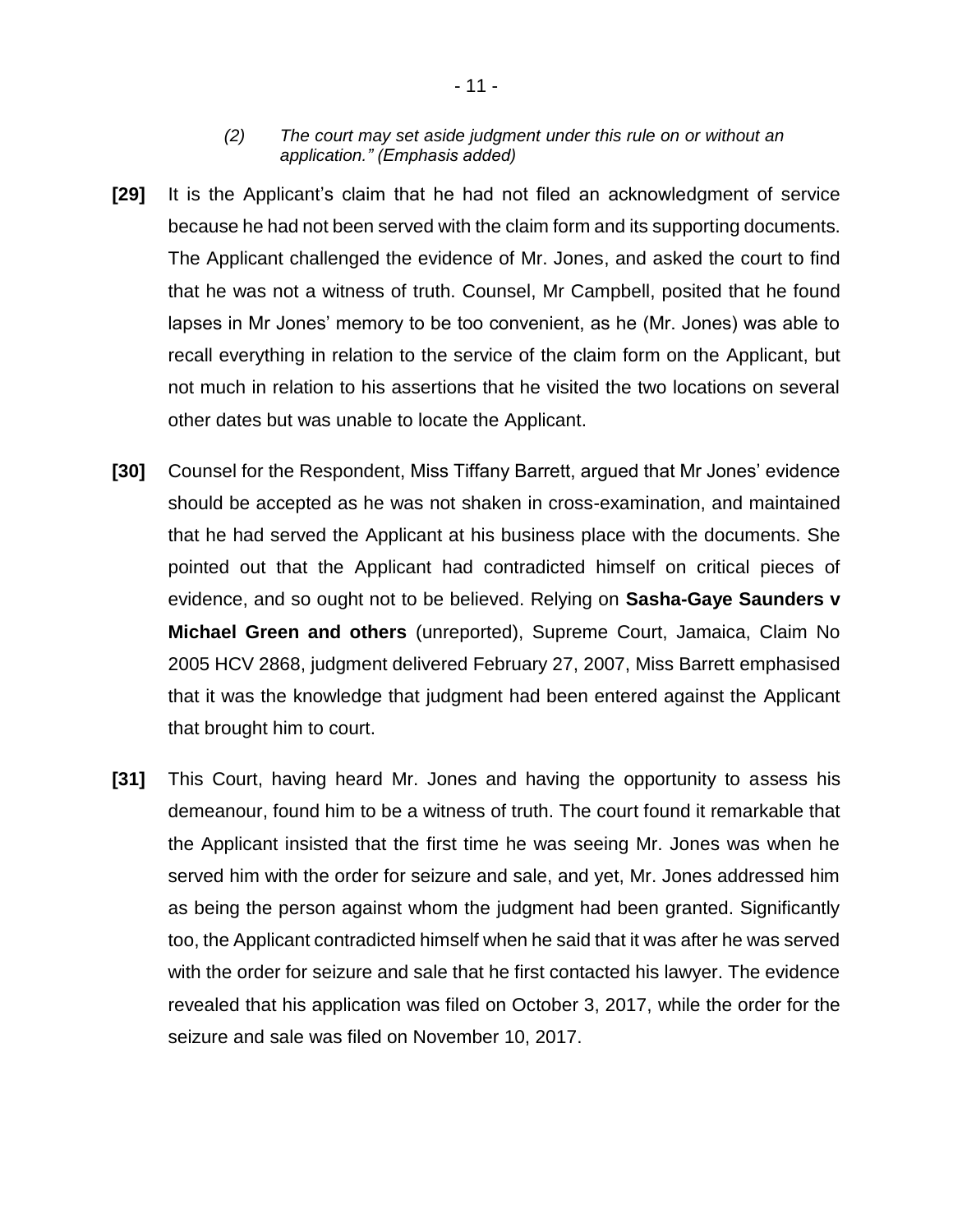- **[32]** The Applicant laboured very hard in trying to convince the court that Mr. Jones could not have served him with the claim form because he would collect his wife from her workplace at 5:00 p.m. on Wednesdays (paragraph 6 of his affidavit). (November 2, 2016 was a Wednesday). However, under cross-examination, he reluctantly admitted that he would sometimes close the shop after 5:00 p.m. Assessing the evidence as a whole, the court is convinced that the Applicant was the person who was served with the claim form. I would agree with counsel for the Respondent that it is his knowledge of the requirement of the payment of the judgment that has brought him to the court.
- **[33]** I find that the default judgment was properly entered, and thus, the setting aside of that judgment as of right (pursuant to rule 13.2), does not arise in this situation. I will nonetheless go further to determine whether there are circumstances which may cause the Court to exercise its discretion to set aside the judgment.

#### **Whether the default judgment should be set aside pursuant to rule 13.3 of the CPR**

- **[34]** The Court has a discretion to set aside or vary the default judgment in certain circumstances. Rule 13.3 provides:
	- *"(1) The court may set aside or vary a judgment entered under Part 12 if the defendant has a real prospect of successfully defending the claim.*
	- *(2) In considering whether to set aside or vary a judgment under this rule, the court must consider whether the defendant has:* 
		- *(a) applied to the court as soon as is reasonably practicable after finding out that judgment has been entered.*
		- *(b) given a good explanation for the failure to file an acknowledgement of service or a defence, as the case may be.*
	- *(3) Where this rule gives the court power to set aside a judgment, the court may instead vary it.*

*(Rule 26.1(3) enables the court to attach conditions to any order.)"*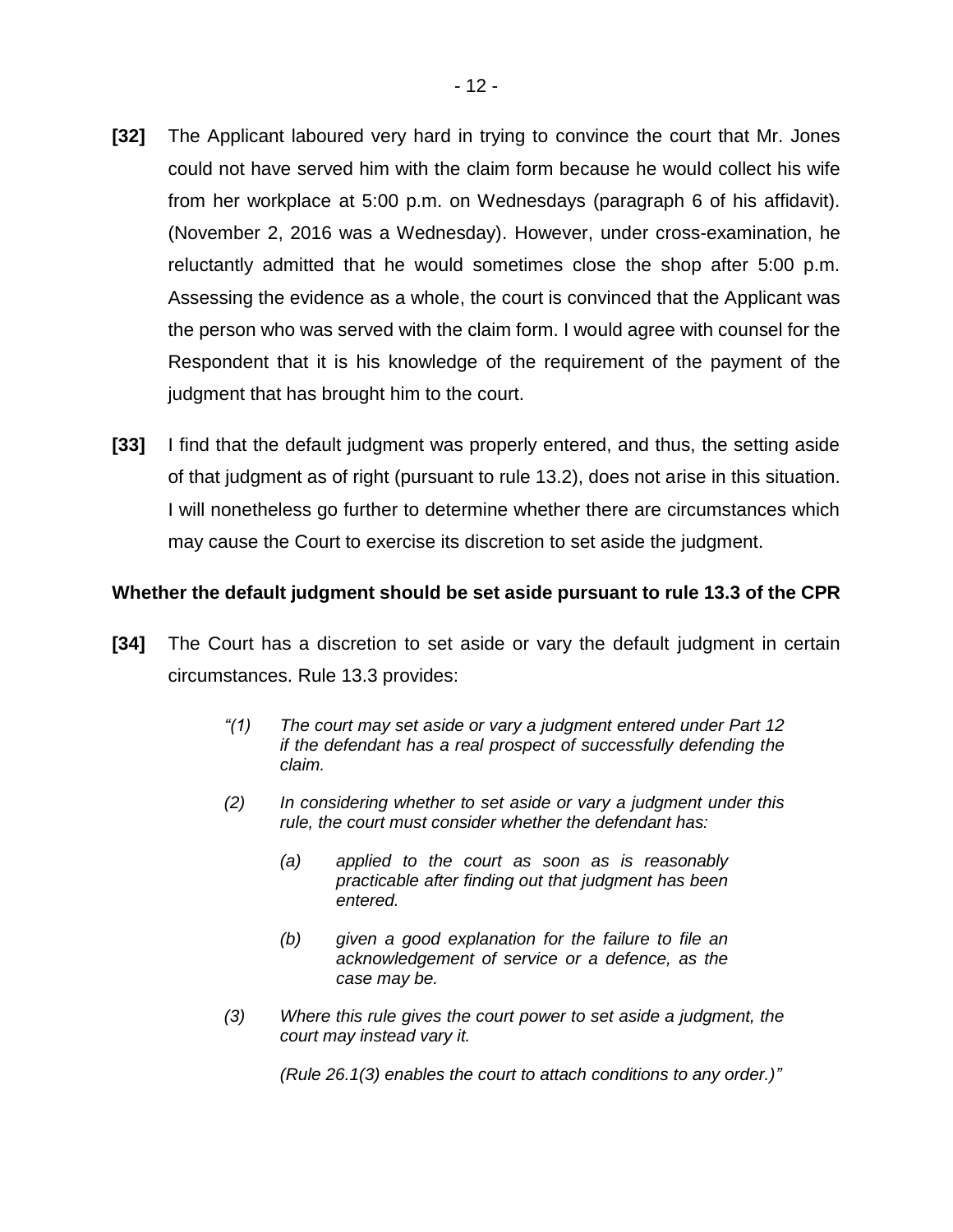- **[35]** The primary consideration is: does the Applicant have a real prospect of successfully defending the claim? The test for "reasonable prospect of success" was addressed in the case of **Swain v Hillman**, where Lord Woolf M.R. opined that the word "real" directed the court to the need to see whether there was a "realistic", as opposed to a "fanciful" prospect of success. The court should therefore consider the merits or demerits of the Defendant's case.
- **[36]** The Applicant has filed an affidavit in which he asserts that he had an agreement with the Respondent whereby he would and did interview her artists, record, edit and then market their records. She offered him 5% of her company, Cabin Fever Studio, as part of his remuneration for the work that he would do, and also a seat on the board of her company. He has exhibited emails, dated March 11, 2013 and April 6, 2013, from the Respondent in which she admitted that she owed him fees for work done. The Respondent complained in the email of April 6, 2013 that the amount that the Applicant had been charging, which equates to over 3000GBP, for his fee was too exorbitant. Likewise, some of the loans and the amounts being challenged by the Applicant were confirmed by the email of March 11, 2013, on which he is relying to prove that the Respondent owes him monies for work which she contracted him to do.
- **[37]** There is also a further email dated April 6, 2013 which is exhibited to the respondent's affidavit in response to the Applicant's affidavits where the Applicant admitted that he owed the Respondent \$437,809.50. The sum of \$437,809.50 is the equivalent to US\$4,200.00 as was indicated by the calculations of the Applicant in that said email. I note that this same email spoke to estimated consultation fees owed by the Respondent and the sum total of those fees was US\$4,200 and not US\$14,000. This is in line with the Respondent's affidavit evidence.
- **[38]** Without embarking on a mini-trial, I must do some evaluation of the evidence presented by the parties to assist me to in determining whether there is merit in the Applicant's case and ultimately, whether it has a real prospect of success. As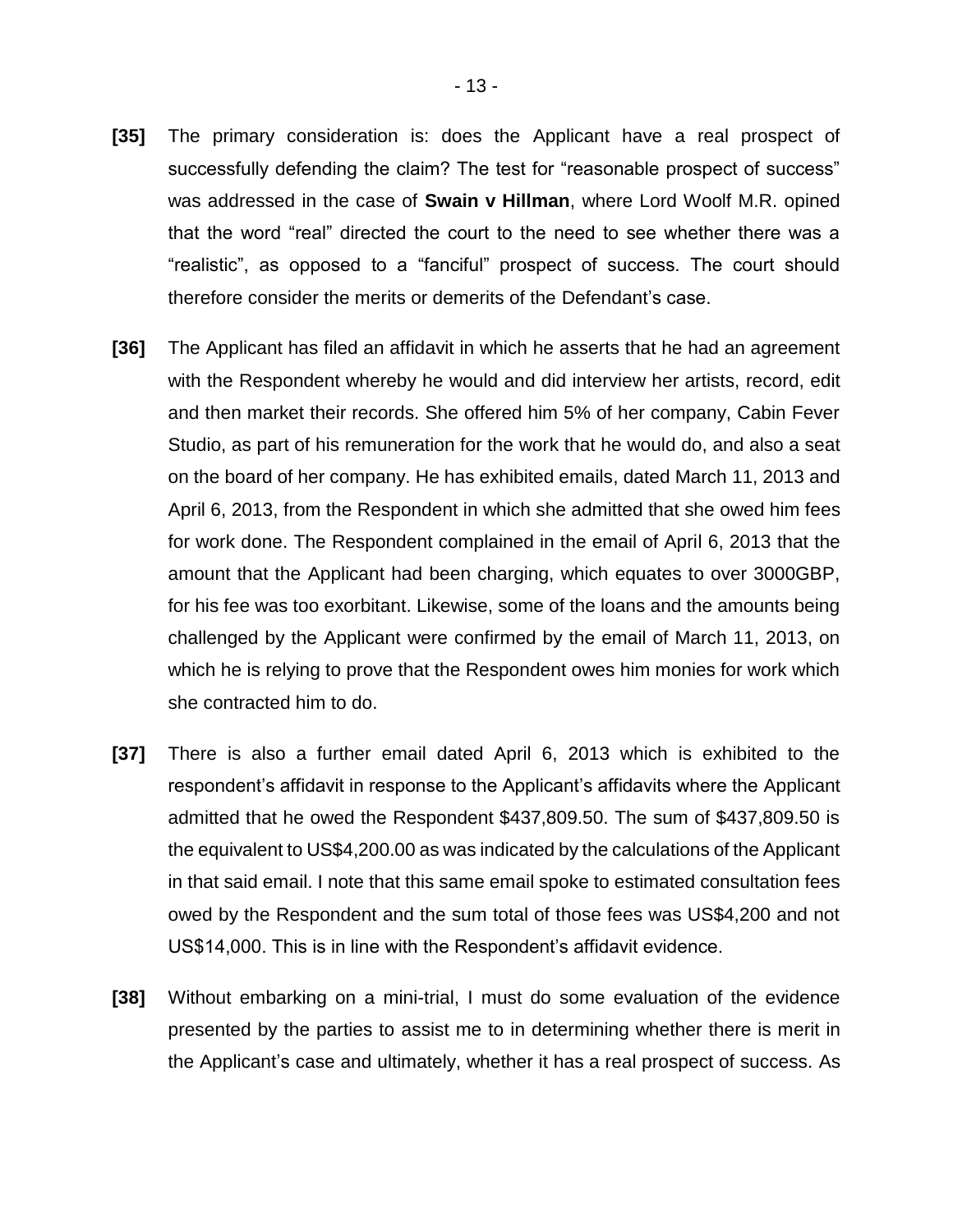indicated, the Applicant has challenged the amount owed to the Respondent and the Respondent has agreed that she owes him monies.

- **[39]** The Respondent has provided documentary proof of all the transactions between herself and the Applicant. The applicant on the other hand has not provided any documentary proof apart from his invoice, to substantiate his claim. The Respondent has even provided proof of payments that the Applicant made to her and has credited him with these payments. The Applicant on the other hand has stated that some of the sums sent to him were not necessarily loans and that the breakdown presented by her of some of the loan amounts seemed accurate. The Applicant's evidence concerning the loan amount owed by him does not seriously challenge the Respondent's claim.
- **[40]** Miss Barrett argued that the Applicant had no real prospect of successfully defending the claim. She relied on several cases to include **Swain v Hillman** [2001] 1 All E.R. 91; and **Nadine Billone v Experts 2010 Company Ltd** [2013] JMSC Civ 150, in her discussion as to the meaning of "real prospect of success" as against what is meant as "fanciful". She argued that the Applicant had to show not just a mere arguable defence but rather a strong probable chance of succeeding in the claim. She stated that the Applicant's case is fanciful, without substance, and is contradicted by the documentary evidence filed in support of the Respondent's claim. She argued that the court should not grant the application, as it had not satisfied all the requirements stated in rules 13.2 and 13.3 of the CPR. The Applicant, she said, was served; did not apply to have the judgment entered against him set aside as soon as he found out that judgment had been entered; and he has no good explanation for his failure to file an acknowledgment of service or defence.
- **[41]** I do not believe that there is a real prospect of the Applicant successfully defending the claim. Accordingly, having examined the Applicant's defence, I do not find that there are serious issues to be tried in the claim. This would determine the most important issue of whether to set aside the default judgment. However, I would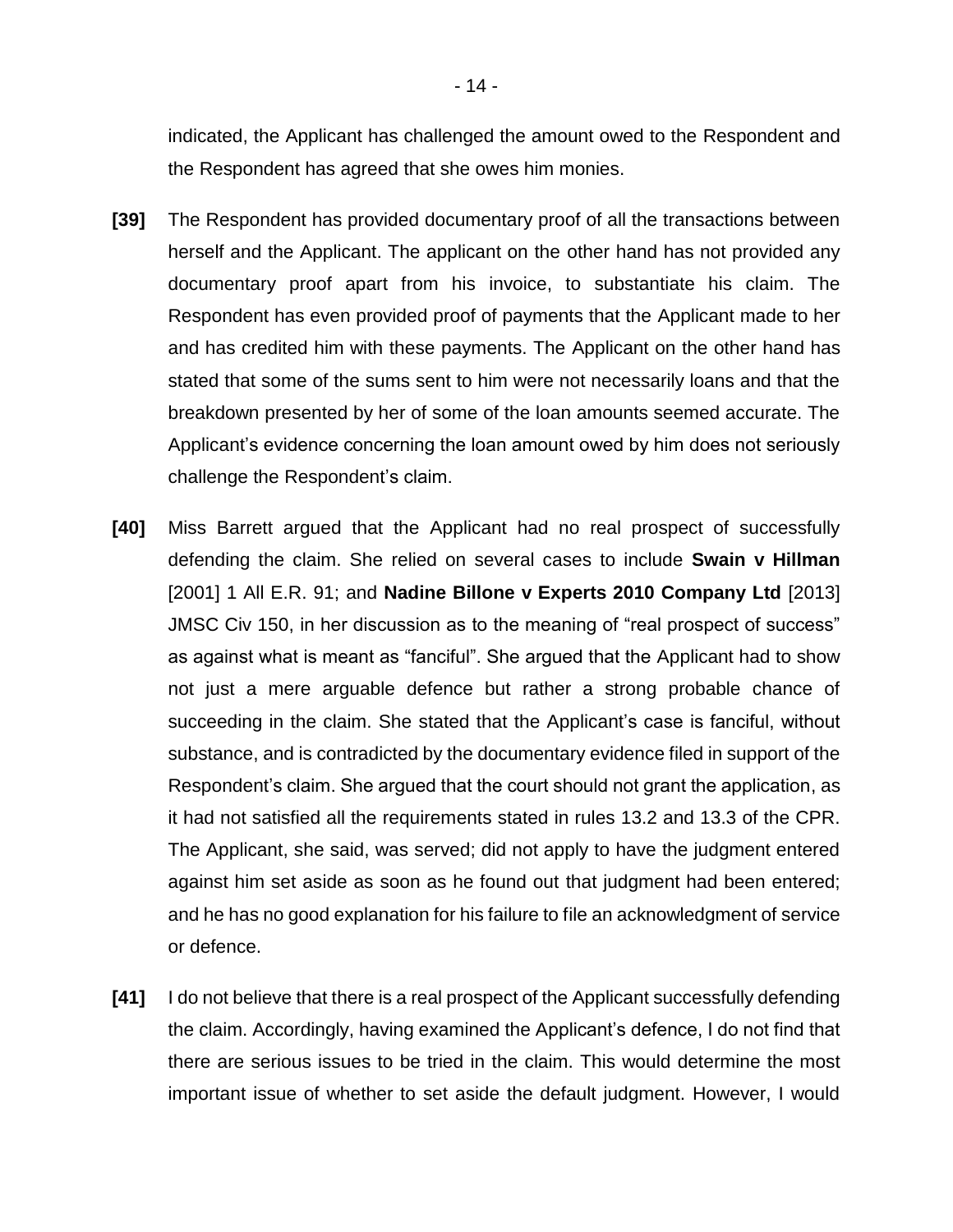venture to consider the other points raised by Counsel for the Applicant to effectively dispose of the matter.

- **[42]** Mr Campbell argued that the court ought to exercise its discretion in allowing the application, as there had not been an unreasonable delay in making the application to set aside the default judgment. Counsel asserted that the Applicant has a good explanation for not filing the acknowledgment of service; which was that he was never served with the claim form and its supporting documents. Counsel posited that the Applicant has a real prospect of successfully defending the claim against him, and had filed a defence and counterclaim in which he challenges the Respondent in respect of certain aspects of the claim. While the Applicant admits to owing the Respondent monies, counsel stated that the Respondent also owes the Applicant, and so the amount owed should be set off. The Applicant also pointed out that some of the monies being claimed by the Respondent were not loans, while some of the others had been written off by the Respondent.
- **[43]** From the evidence, it can be gleaned that the Applicant would have been informed of the judgment as early as August 29, 2017 and yet, he only filed his application to set aside the judgment on October 3, 2017. It took him over one month to make his application. He has not given any explanation for this period of delay. He said he immediately took the "Interlocutory Judgment in Default of Acknowledgment of Service" to his lawyer and yet it took him a further five weeks to apply to the courts for relief. The period of delay, I find, was not "inordinately long" although one could not say that it was prompt. The fact that there was this delay, however, does not preclude the court from setting aside the judgment.
- **[44]** The Applicant has said that he was not served and as a result could not have filed an acknowledgment of service or a defence. I have found that he was served, and in my view, there was no good reason for failing to file an acknowledgment of service or a defence. Failure to provide a good explanation for this non-compliance is a factor to be taken into account.